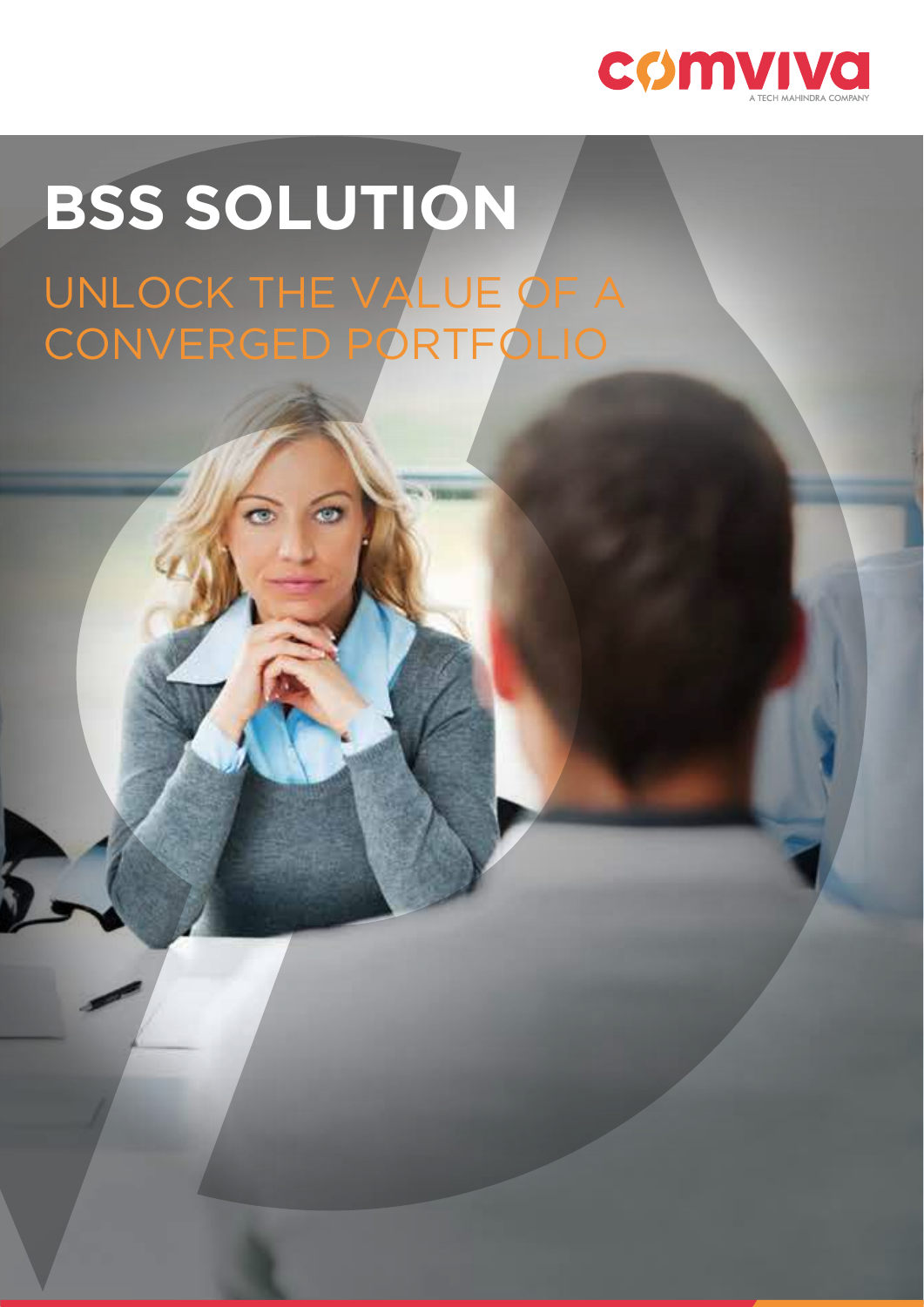As the global telecom industry shifts its focus towards digitization, it becomes imperative for operators to keep pace with this change. In order to do so, an operator ought to focus on augmenting customer experience, offering non-traditional services and reducing time-to-market while ensuring product innovation.

**Comviva's BSS suite** is a pre-integrated, extendable and convergent customer relationship management (CRM) and billing solution for mobile operators. It offers flexibility, and supports any network, payment method and delivery model ensuring faster time to market. Its modular structure provides freedom to operators to choose from a bouquet of modules, as per their business requirements.



CRM Unified Convergent Billing Self Care Module Mediation Interconnect Order Management and Provisioning RoamFlex **BSS solution**

# **CRM Unified**

#### Enhance Customer Experience Management

- A holistic view of subscriber-related information such as raised tickets, billing information, history of purchases, payments, device status, etc.
- Role-based access. The suite can be deployed at call centres, retail outlets and partner outlets, with an in-built self service module for account management.
- Automated dynamic Workflows for better ticket resolution and escalations.
- Query hold-time threshold management.
- Flexible and Personalized-offers customers flexible and personalized product bundles.

## **Self Care Module**

#### Empower Customers

- Enables operators to reduce customer service costs and increase customer satisfaction.
- Reduce customer care costs by allowing customers to directly manage their accounts.
- Generate more cross-selling opportunities with fully customizable customer portal and on-line ordering.
- Secure, standalone application separated from rest of the customer care and billing.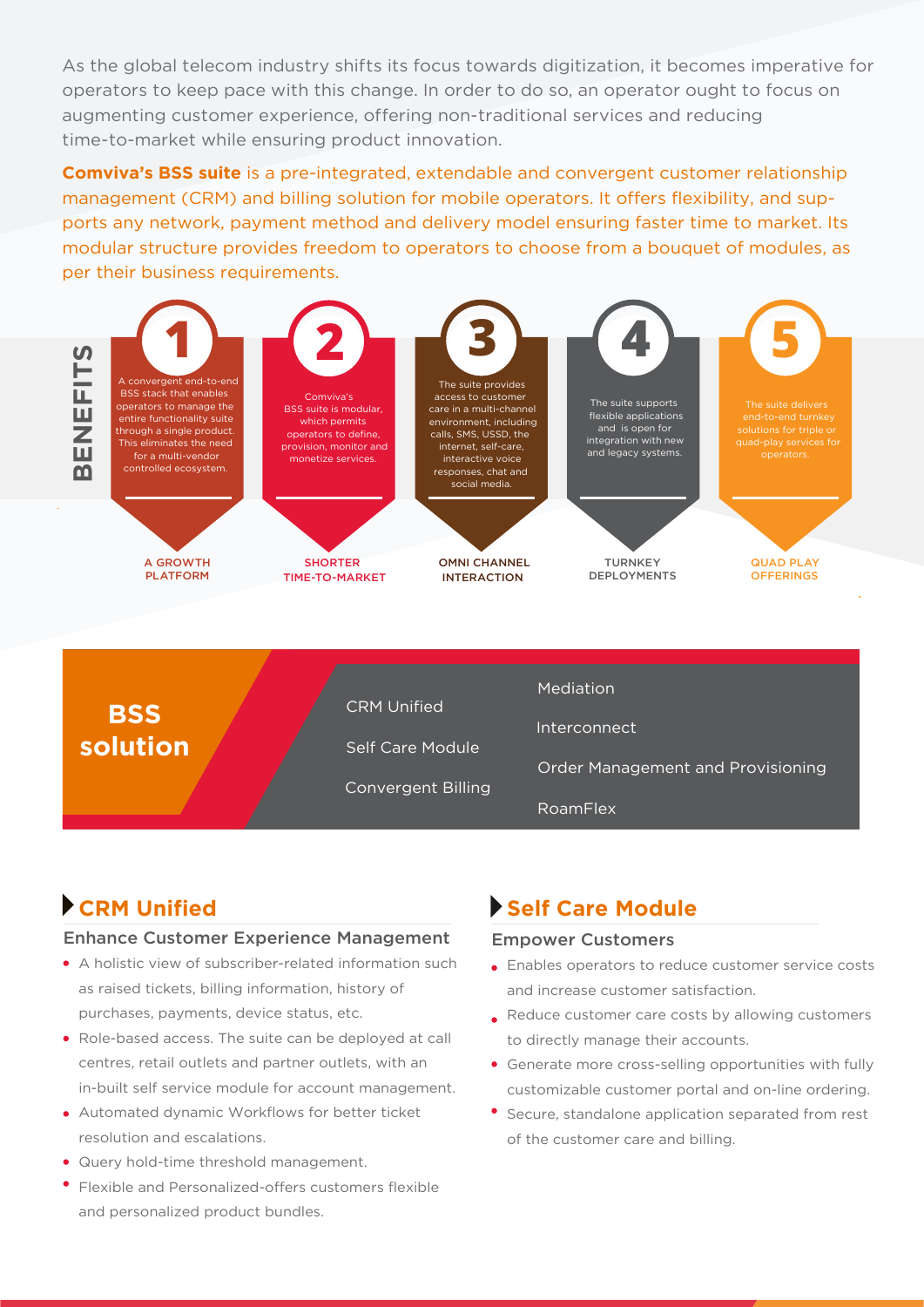# **Convergent Billing**

## A Single Solution for Pre-Paid, Post-Paid and Quad-Play Convergent Networks

- Configure , Price , Quote-The suite accommodates unique billing configurations created by new consumption-based services
- Flexible Catalog –This feature permits operators to rapidly launch, monetize and control rating, charging, billing and invoicing of any services
- Ad-hoc and scheduled bill processing
- Dynamic Pricing-The platform provides various charges model support, including flat, usage based, customer type, circle/hub wise, telescopic discounting, etc
- Multi-currency support
- Credit Control management –is offered for both service and service group-based configurations.
- Payment Method Interdependence

# **Mediation**

#### Minimize Integration Costs

- Seamless Flow of data -Processes seamless flow of data between the serving network and downstream systems for billing, fraud management and partner reconciliation
- Filtering and Loading of service usage data from the network into the operator's billing system for multiple file formats
- **Prevents Duplication, Corruption and Rejection** -Ensures usage records are not lost, duplicated, corrupted or simply rejected by the system.
- Report analysis –Capable of consolidation of different call data records on a common platform

## **Interconnect**

#### Maximise Margins

- Proactively manages agreements pertaining to interconnection
- Carrier grade rating engine.
- Financial settlement and reconciliation reports.
- Establish and launch new interconnect routes and agreements using automated rate loading.



## **Order Management and Provisioning**

#### Optimise and Streamline Order Management and Fulfilment

- Time-to-market for new services is minimized
- Smart capacity planning and rate limiting.
- Cross-network provisioning, transaction management and in flow- pause feature.
- Multiple communication protocols
- Supports multiple execution schemes for bulk operations :
	- Immediate
	- Priority
	- Scheduled
- Re-push and Rollbacks
	- Workflow and reason driven re-push
	- Order rollback management

# **RoamFlex**

#### Expand Boundaries

- Inbound and outbound roaming billing
- Partner on-boarding and lifecycle maintenance
- Partner pay-out calculations
- Simplify interactions with roaming partners and clearing houses
- Complete integration with existing mediation, rating and billing systems
- Supports GSMA defined standards such as TAP, RAP, HUR, NRTRDE
- Alleviate concerns related to "bill shocks"